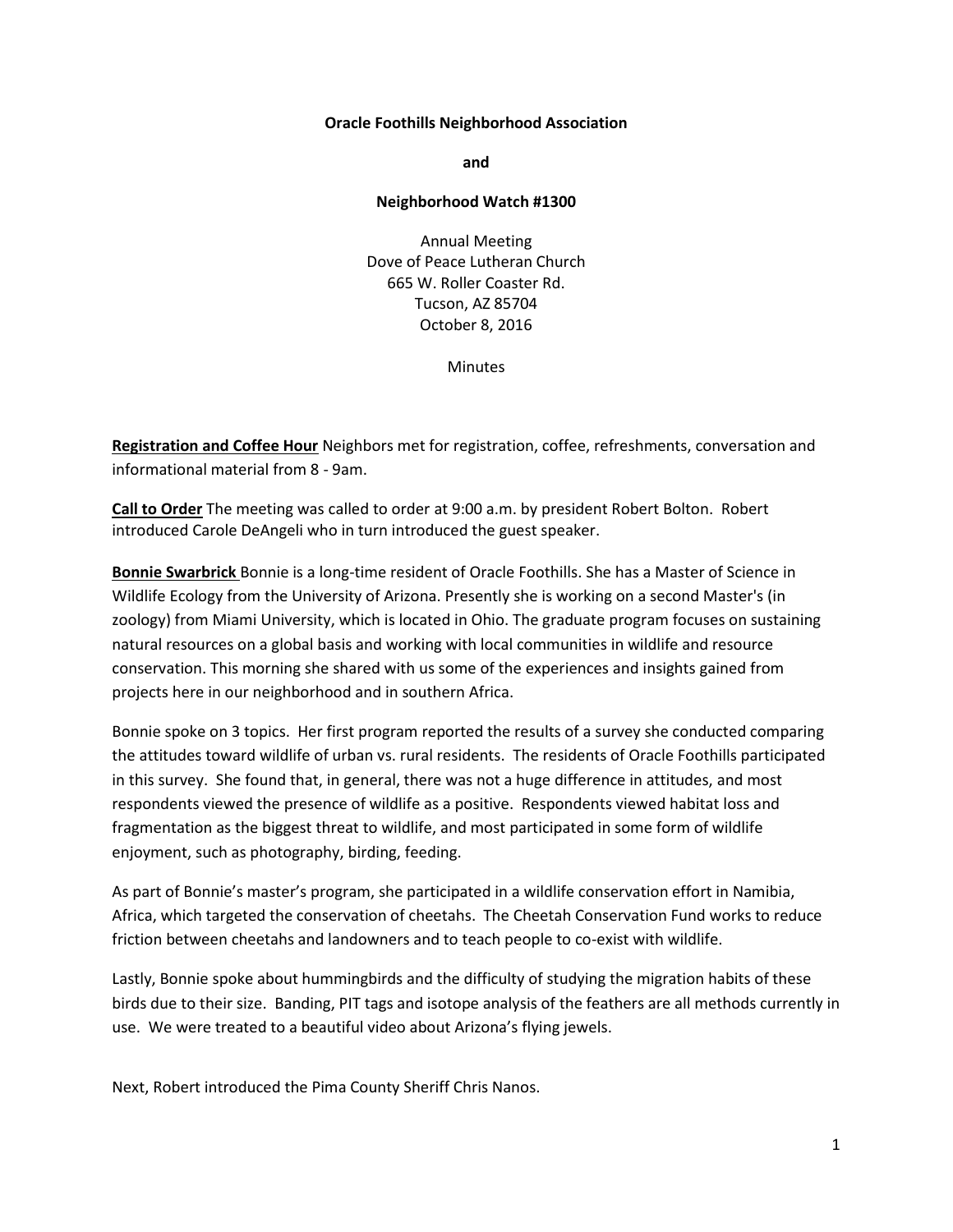**Pima County Sheriff Chris Nanos** Sheriff Nanos spoke at length about the challenges that law enforcement faces today, and what his department is doing to meet those challenges. Keeping kids in school is one of the most important ways to keep people out of jails. The Sheriff hopes to expand the School Resource Officer program, which has helped greatly. Summer camp, and involvement with the community are other means to improve relations between the department and the community and reduce crime. Sheriff Nanos also spoke about his concern for judicial reform, to keep non-violent offenders out of jail so they can continue to support their families and to reduce county costs.

**Minutes** The minutes having been previously distributed by e-mail, being available on the website, and in hard copy at this meeting, it was moved, seconded and unanimously approved to dispense with the reading of the minutes of the 2015 Annual Meeting.

**President's Report** Robert announced that this year's picnic will be held on October 30 at a new location, across the street and west of the former site. He said that there would be no jumping castle due to the limited space. Everyone is cordially invited! Also, Robert talked about the numerous events and projects in the neighborhood, including Household Hazardous Waste collection, Book Club, beautification of the street islands at Rudasill/Genematas and Canyon View/Genematas, and the Little Free Library, and the panhandling/homeless issues.

**Neighborhood Watch** – Sgt. Rockwell of the Foothills District is one of the officers responsible for our area. He said property crimes are the most prevalent and asked everyone to please call 911 for all incidents, no matter how small. He also spoke about the use of tasers vs. deadly force and when each is appropriate. Carole DeAngeli, Area Leader, gave the crime report. There was only 1 burglary, but several incidents of mail theft, larceny from motor vehicle, illegal dumping and scams. People from the neighborhood were involved with getting the county to pass an ordinance addressing panhandling in the street medians.

**Membership Report** - Jay DeAngeli, Membership Chairman, reported that we concluded the 2016 fiscal year with 123 members.

**Treasurer's Report** – The Treasurer reported income of \$5535, expenditures of \$4186 and cash on hand as of 8/31/16 is \$14,264.

**Website, Saturday Updates, Hospitality** Carole will be happy to consider any additions to the website, so please let her know what you'd like to see. As Hospitality Chair, she reports a lot of turnover this year, resulting in about 15 new residents. George and Sherry Grimm left the neighborhood this year. George was on the board and a very active member and supporter of OFNA. Passing away this year were former residents Carolyn Hoenig, Virginia Swanson, Jo Klein and former D1 Supervisor Ann Day.

**Streets** Jay said that he works with the PC Dept. of Transportation to get them to fill roadside edges, sweep dirt and gravel from the roads, and that this is a continuing effort. There is still a plan to improve the appearance of the neighborhood entrance at Canyon View. The trimming crew will be at work soon to trim the roadside edges.

**Development** Jay reported on development around the neighborhood. The Quail Canyon Golf Club is for sale, but is grandfathered in as a golf course. Since it runs through the wash, any houses would have to be built on the hillsides. There was a potential hotel development across Oracle just north of Genematas, but that appears to have fallen through. The Chantilly Tea Room building sold to Circa 79